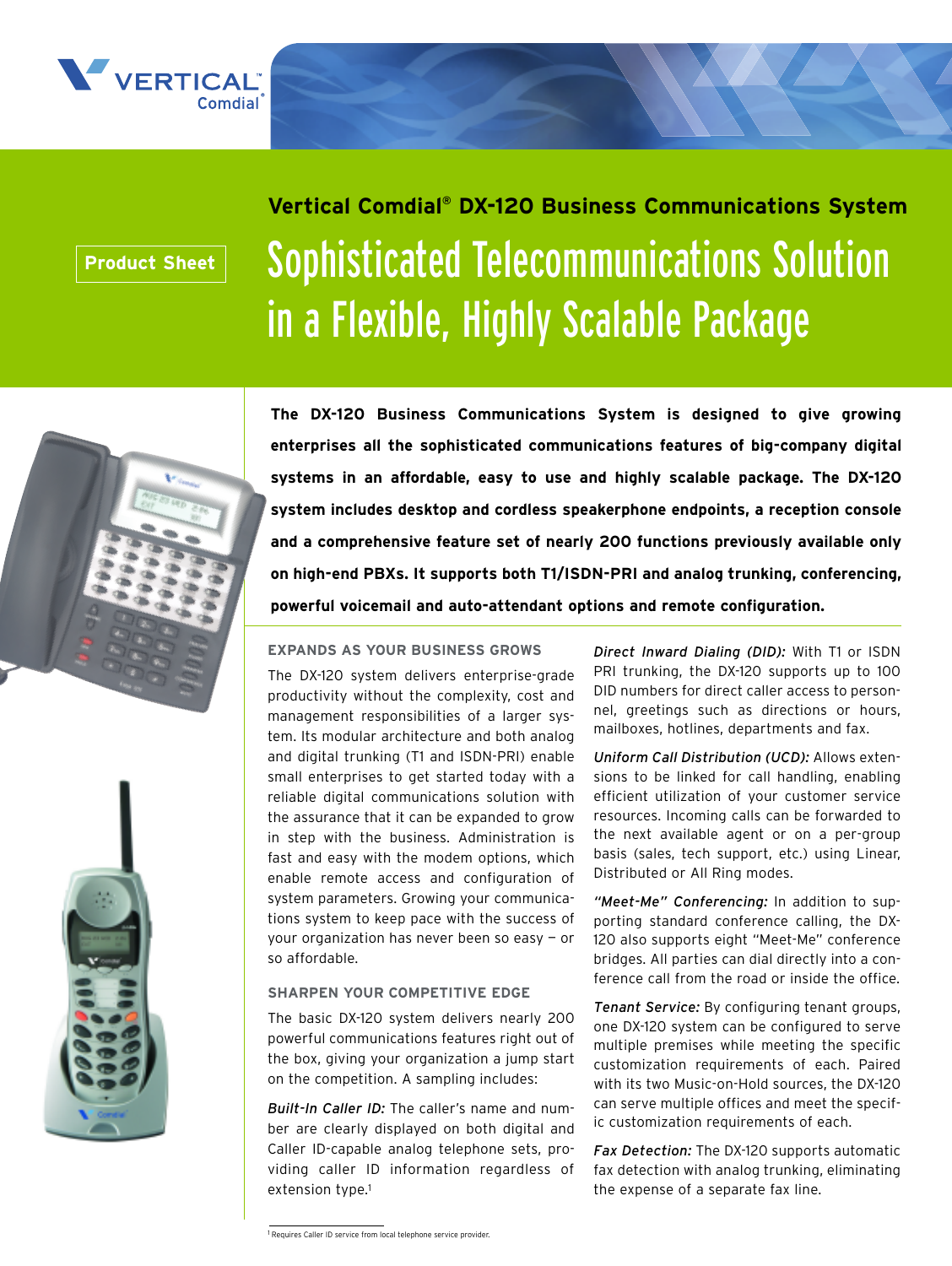# **Vertical Comdial® DX-120 Business Communications System**

| DX-120 Integrated Corporate Office™ Voicemail Keeps Your Business Running 24/7 |                                                                                                                                                                                 |  |  |  |
|--------------------------------------------------------------------------------|---------------------------------------------------------------------------------------------------------------------------------------------------------------------------------|--|--|--|
| Call Recording                                                                 | Allows users to record up to 150 hours of active calls in real-time. <sup>2</sup>                                                                                               |  |  |  |
| <b>Call Screening</b>                                                          | Asks the caller to say his/her name and then announces the call to the<br>user.                                                                                                 |  |  |  |
| <b>Transfer Off-Premise</b>                                                    | Automatically transfers a caller to an off-premise location, reducing the<br>number of missed calls.                                                                            |  |  |  |
| Pager Notification                                                             | Automatically pages users when they receive messages, reducing<br>customer response time.                                                                                       |  |  |  |
| <b>Multilingual Prompts</b>                                                    | Facilitates communication with diverse customer groups. <sup>2</sup>                                                                                                            |  |  |  |
| <b>Call Queuing</b>                                                            | Callers can hold for a busy extension, are told their position in queue,<br>and given options to leave a voice mail message, speak to the operator<br>or try another extension. |  |  |  |
| Caller ID Integration <sup>1</sup>                                             | Caller ID information is communicated during playback, and may be<br>used to dial-by-name.                                                                                      |  |  |  |
| PA Announcement                                                                | Users can connect to an internal or overhead paging system.                                                                                                                     |  |  |  |
| Voicemail Modem                                                                | Enables remote configuration and management of both the voicemail<br>and DX-120 system. <sup>2</sup>                                                                            |  |  |  |

*Station Message Detail Recording (SMDR):* Track data for incoming and outgoing CO calls; connects to printer or serial interface.

*Music-on-Hold:* One internal music source is included in the DX-120 System. Two jacks are provided for external music inputs.

*Public Address Interface:* Connect the DX-120 to speakers or a horn — a perfect solution for warehouses and general paging needs.

*Door/Gate Control Interface:* Use your phone to operate a contact closure to open a door or gate, or ring a loud bell or other device.

# **OPTIONS THAT BOOST EFFICIENCY**

To further enhance your organization's productivity and efficiency, the DX-120 system includes a broad array of options.

*T1 and ISDN-PRI trunking:* The DX-120 supports T1 and ISDN-PRI trunking as well as analog trunking to support up to a 40x80x8 configuration. T1/PRI trunking also enables Direct Inward Dialing for up to 100 numbers. The DX-120 also supports External Call Forwarding for DID calls, assuring that users can always be reached.

*Corporate Office™ Voicemail Module:* The DX-120 digital voice processing card provides fully integrated voice messaging — including automated attendant and call recording. In addition, the DX-120 does not require any communication system extension ports, which means all 88 extension ports are completely available for digital and analog port needs. Choose from two voicemail memory options — a flash memory module with 8 hours of message capacity; or a hard drive card with a full 150 hours of message capacity and a built-in modem that enables remote access and configuration of the DX-120 system, including voicemail.

*Automated Attendant Module:* This dedicated module handles incoming calls when a live attendant is unavailable. It's quickly and easily customizable to direct callers to the appropriate extension or department.

*Modem Module:* The DX-120 Modem Module enables remote access and configuration of system parameters, virtually eliminating response time and service costs.<sup>2</sup>

*Expansion Boards:* Need more capacity? Add a T1 or PRI Card, a 4-port CO Line Module, an 8-port or 16-port Digital Station Module, a 4-port Analog Station Module or a Modem Module to meet your requirements.

*Expansion Cabinet:* An optional expansion cabinet can be connected to the base cabinet to provide capacities up to 40x80x8.

## **ENDPOINTS THAT ENHANCE PRODUCTIVITY**

The DX-120 system includes a family of ergonomic, sleek endpoints that meet an extremely broad range of requirements: the full-featured Edge 120 Executive Speakerphone with 30 programmable buttons, the full-featured



<sup>2</sup> Supported on the 7270C Corporate Office Voicemail Module.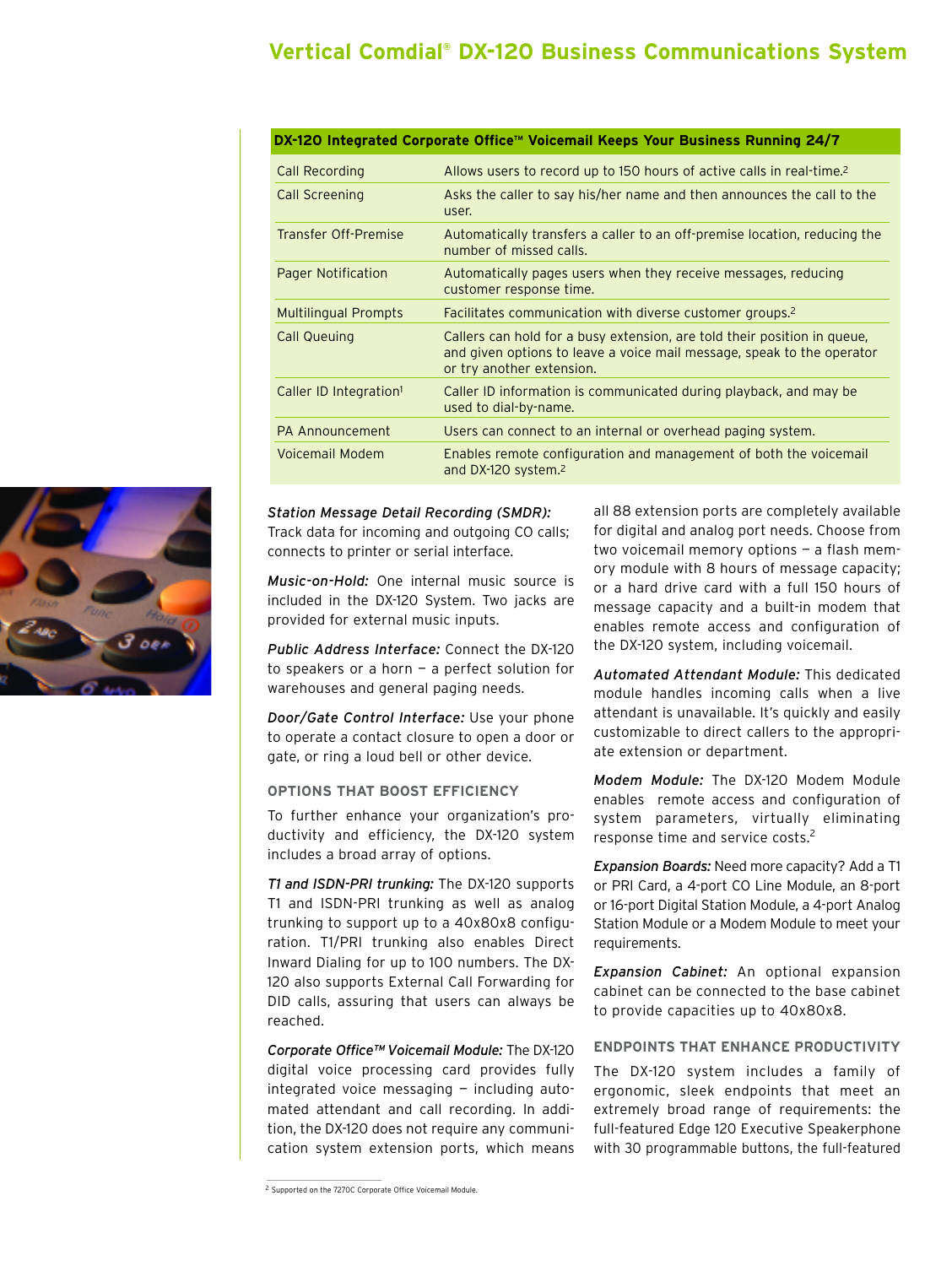| <b>System Capacity Range</b>     |                 |    |                                         |
|----------------------------------|-----------------|----|-----------------------------------------|
|                                  | <b>CO Lines</b> |    | <b>Digital Stations Analog Stations</b> |
| <b>Base System</b>               | 4               | 8  | Δ                                       |
| <b>Maximum Capacity (2 KSUs)</b> | 40              | 80 |                                         |

Edge 120 Cordless Speakerphone and the Edge 120 Direct Station Selection (DSS) Console with 64 LED-illuminated programmable buttons for enterprises needing a live attendant.

#### *Edge 120 Executive Speakerphone*



This sleek, ultramodern endpoint puts you in control of your business communications. You get nearly 200 time-saving calling features, including:

*Interactive LCD:* Displays critical information, including Caller ID, call status and message waiting status. Three softkeys below the LCD screen allow you to select from a displayed menu of calling and configuration options.

*30 Button Programmability:* The 30 red/green dual-color LED buttons can be programmed to do customized tasks that meet your personal needs. For example, you can program a button to dial favorite extensions, access speed-dial numbers, page a colleague, park a call, or let you take a breather with "Do Not Disturb" mode and much more  $-$  all with a single push. You can also program a button to function as a Call Key, which will provide status for a pool of CO lines, to aid in multiple call handling.

*Busy Off Hook Voice Announce:* The DX-120 can make sure that important calls get through by making an announcement over the speakerphone — even if you're already on another call.

*Connections, Connections:* A headset jack makes life easier for professionals who depend on constant communication.

#### *Edge 120 Cordless Speakerphone*



How much would your everyday efficiency be enhanced if you could freely carry a full-featured speakerphone throughout the office, plant or facility? Now

you can! Customer satisfaction soars with the 2.4 GHz Edge 120 Cordless Speakerphone because attendants, warehouse and production personnel, roving employees, technical support professionals and retail representatives can freely move about a warehouse or an office to check files, confirm inventory or report on project status while keeping the caller on the line. Features include six programmable keys and one base station can support two cordless phones. With the Edge 120 Cordless, your personnel can respond to issues with a level of efficiency that will differentiate your business from the competition.

#### *Edge 120 Direct Station Selection (DSS) Console*



For offices that require a live receptionist, the sleek Edge 120 Console expands the designated attendant's extension with 64 additional red/green dual-color LED buttons for con-

nectivity to system endpoints.

#### *Key Service Unit (KSU)*



The DX-120 KSU accepts T1, ISDN-PRI and analog trunking cards. The modular design of the Cabinet enables

you to increase the capacity of your phone system quickly and easily by adding expansion boards and/or adding a second cabinet allowing a maximum capacity of 40x80x8.

## **SPECIFY WITH CONFIDENCE**

The DX-120 supports your growing business with a communications solution that is fullfeatured, yet easy to use. Think of the DX-120 Business Communications System as a critical interface with customers and an asset to drive revenue, increase customer service and reduce operating costs. The DX-120 is designed to provide your organization with the power of

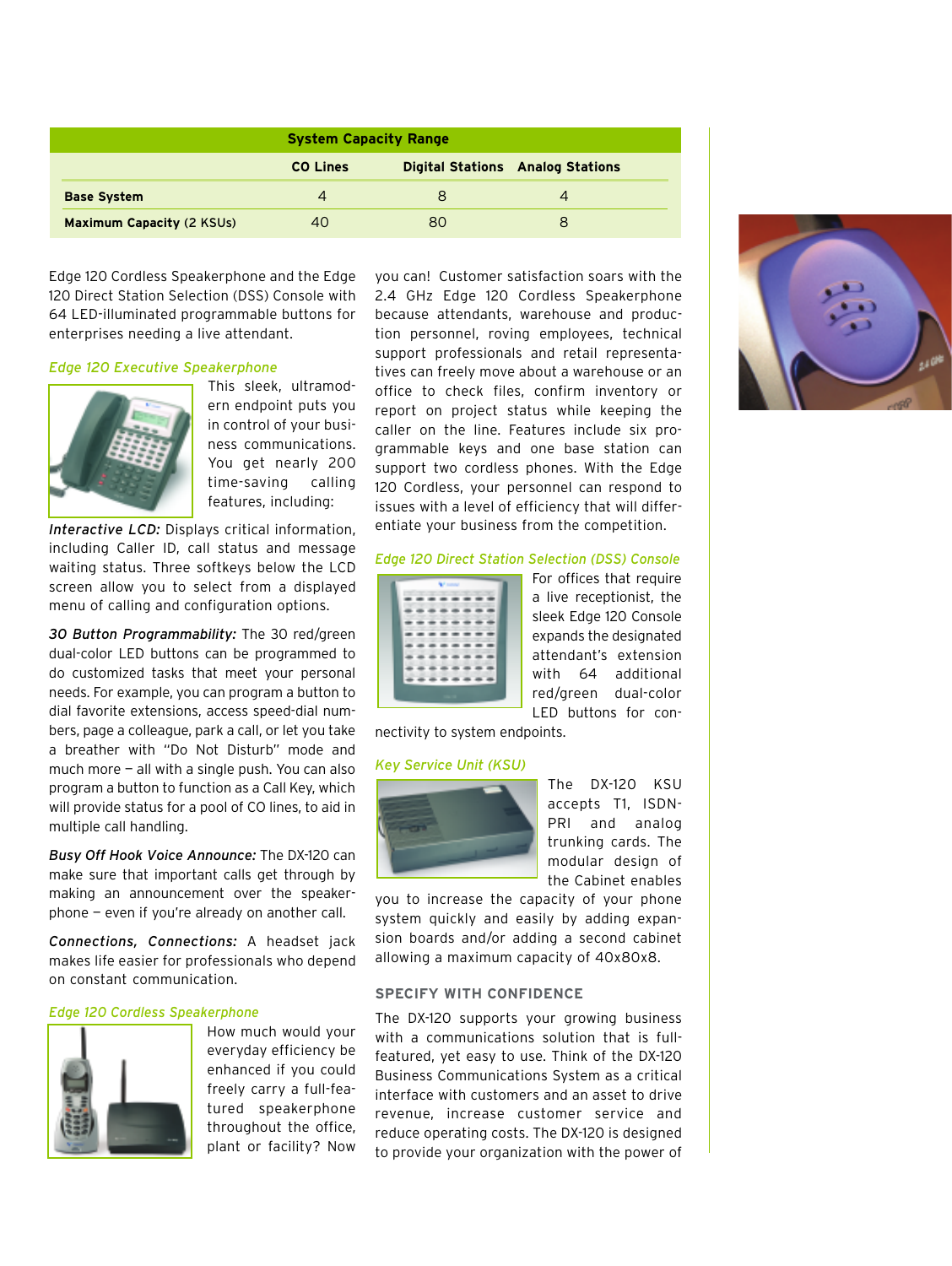# **Vertical Comdial® DX-120 Business Communications System**



a big business system in an affordable and extremely reliable package.

The DX-120 system is designed to facilitate migration from the popular DX-80 system. The DX-120 KSU supports your installed DX-80 endpoints and the DX-80 KSU supports the new, ultra modern Edge 120 endpoints. In addition, DX-80 circuit cards will fit and function in the DX-120 KSU.

Vertical has established a track record of providing the world's leading business organizations with powerful communications solutions that improve efficiency and provide managers with new information and metrics to increase productivity and profitability. We're eager to show you how the DX-120 can enhance the productivity of your employees and the service experience you provide to your customers.

## **ABOUT VERTICAL COMMUNICATIONS, INC.**

Vertical Communications, Inc. is a leading provider of next-generation IP-based voice and data and digital communications systems for business. Vertical combines voice and data technologies with business process understanding to deliver integrated IP-PBX and application solutions that enhance customer service and business productivity. Vertical's customers are leading companies of all sizes — from small to large and distributed  $-$  and include CVS/pharmacy®, Staples and Apria Healthcare. Vertical is headquartered in Cambridge, Mass. and delivers its solutions through a worldwide network of systems integrators, resellers and distributors.

For more information about the DX-120 Business Communications System please contact us at 800-266-3425. For other Vertical solutions, please contact us at 800-914-9985 or visit our Website at www.vertical.com.



0301-0004-0906

©2006 Vertical Communications, Inc. All rights reserved. Vertical Communications and the Vertical Communications logo and combinations thereof are trademarks of Vertical Communications, Inc. Artisoft, TeleVantage, InstantOffice, Comdial and Vertical Networks are registered trademarks of Vertical Communications, Inc. All other brand and product names are used for identification only and are the property of their respective holders. Printed in the USA.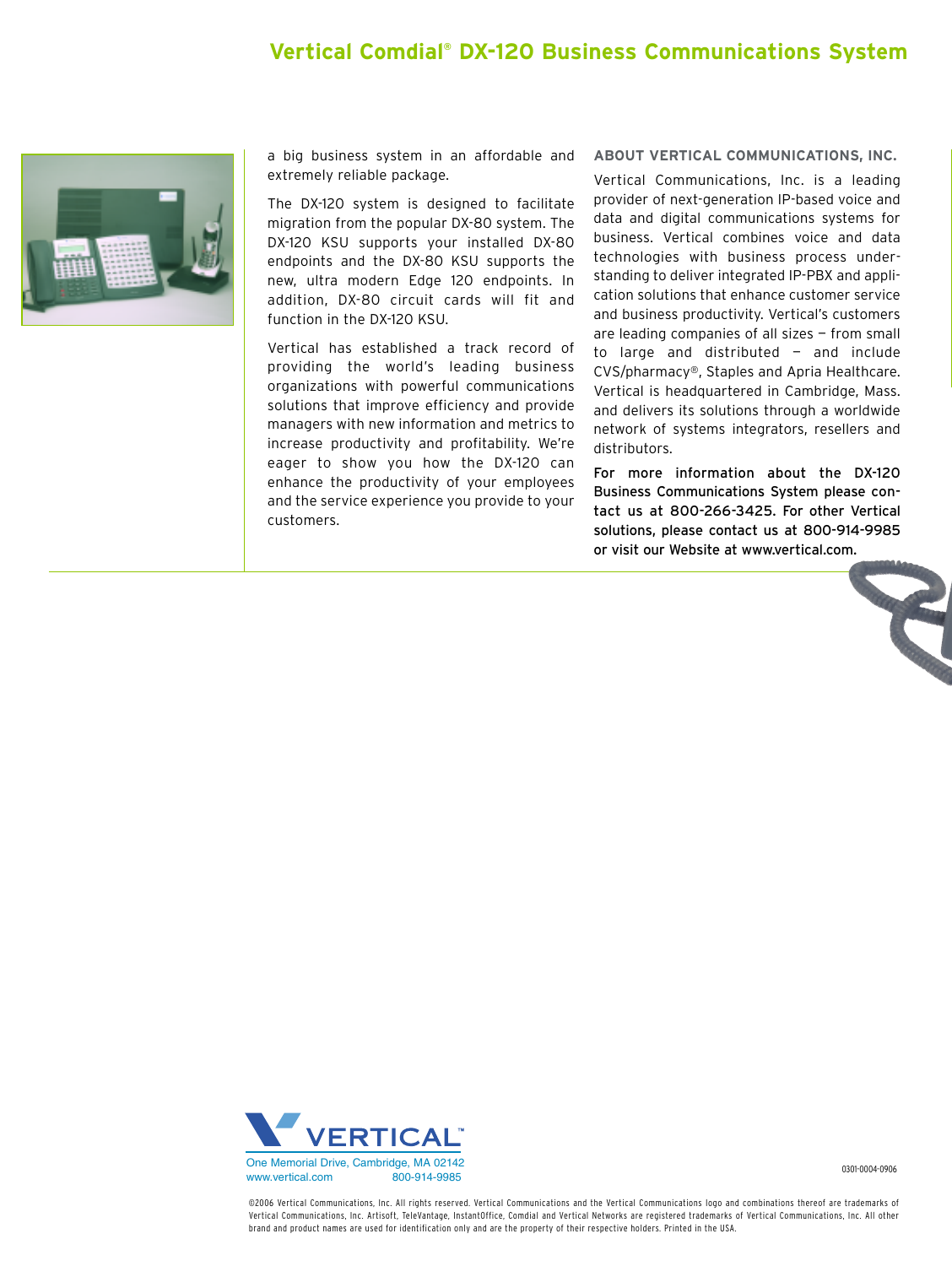# **Vertical Comdial® DX-120 Business Communications System**

# **EDGE 120 EXECUTIVE SPEAKERPHONE** Interactive 2-Row, Comdial 16-Column LCD DisplayaUg 23 wEd 2:06 3 Interactive Buttons: EXT 101 Use to Select Dynamic Displayed Features 2.5 mm Headset Jack Status Lamp: • Headset/Speakerphone in Use 30 User-Programmable • Forward Mode Feature/Resource • Message Waiting Buttons • Mute Mode  $\bullet$  CO Ringing Speaker  $\bullet$  ICM Ringing Volume Feature: Use to Access System "Feature" Codes Flash: Use to Generate a SPK: Select Hook-Switch Signal Speakerphone Transfer: Use to Transfer or Handset Calls Conference: Set up and Control Conferences Hold: Place Standard 12-Key Mute and Retrieve Dial Pad Calls on Hold **EDGE 120 CORDLESS SPEAKERPHONE** Ear Speaker Speakerphone On/Off Volume Interactive Liquid Crystal Display 3 Soft Keys for LCD prompts 2.5 mm Headset Jack 6 Backlit User-Programmable Buttons Transfer Hold Talk/End Programming Standard 12-Key Dial Pad Function Select/Start Programming Handset Charging Cradle Microphone